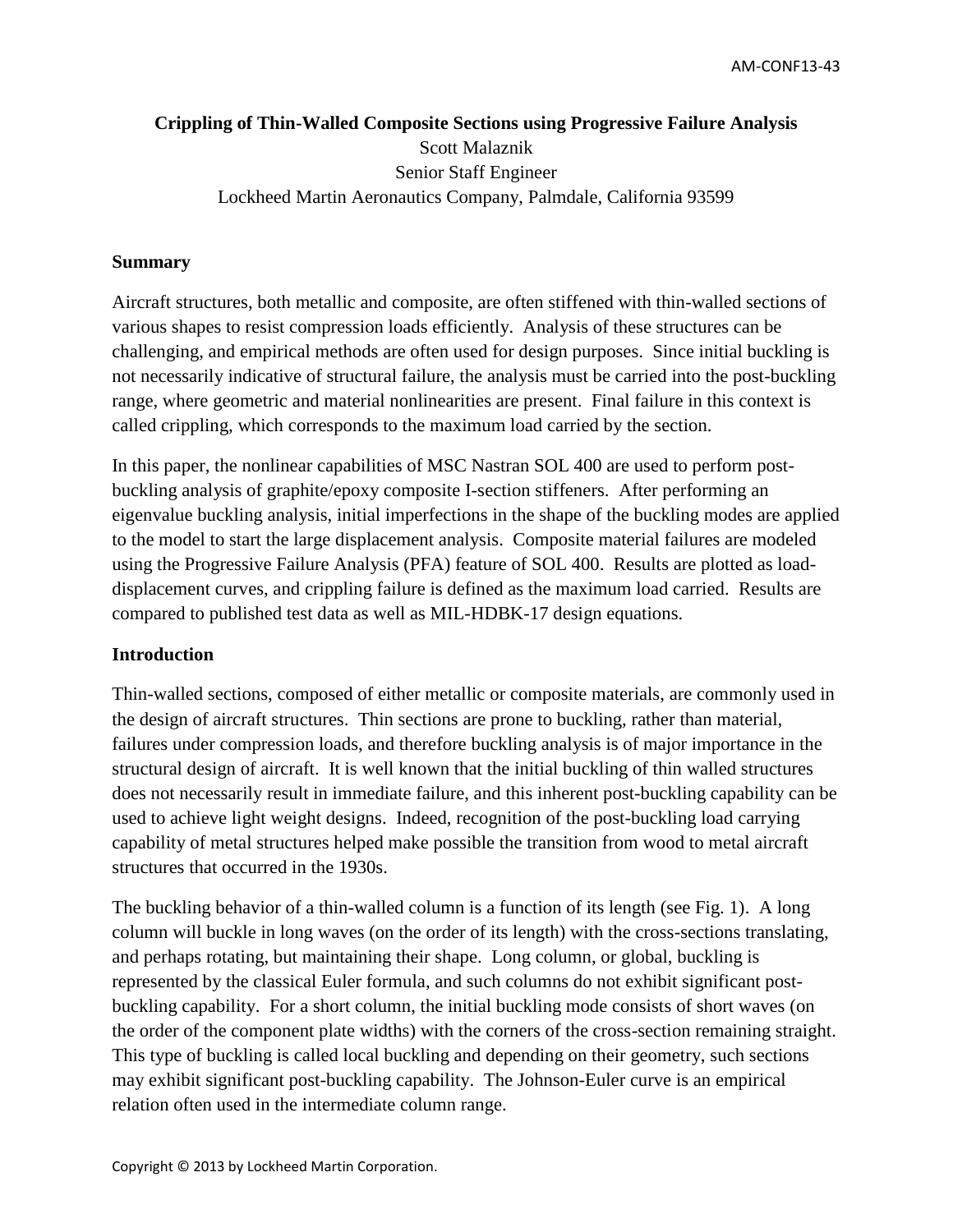An abbreviated description of the post-buckling behavior of thin plates is given here to provide background for this study. Detailed discussions can be found in many sources (for example, see Ref. 1). When a thin flat rectangular plate supported on all edges buckles under axial compression, the plate bends out of its initial plane. If the plate is visualized as a collection of strips parallel to the load direction, it can be seen that after buckling the strips near the edges remain nearly flat, while the curvature of the strips increases towards the middle. The axial stiffness of these strips is a function of their curvature, with flatter strips being stiffer and more curved strips being less stiff. Therefore, the stiffness distribution varies across the width of the plate. This gives rise to the characteristic cosine distribution of stresses across the plate width.



**Fig. 1 Column buckling behavior as a function of length**

The total stiffness of the post-buckled plate is less than that of the initially flat plate, as shown in a load-displacement diagram (Fig. 2). Although the plate has buckled and its stiffness has decreased, perhaps by about half, it can still carry increasing loads. Up to this point, the material may still be linear elastic, in which case, the nonlinearities are caused by large displacements only. At some point however, material degradation begins and the plate stiffness decreases rapidly leading to failure. This "degradation" is due to plasticity in metallic materials, and local ply failures and/or delaminations in laminated composite materials.

The pre- and post-buckling paths are both valid equilibrium states, so in a numerical analysis, an initially flat plate may follow the pre-buckling path even beyond the buckling load. To ensure the plate shifts to the secondary post-buckling curve, an external agent is often introduced into the analysis. One common approach is to deform the initially flat geometry out-of-plane by a small amount before applying the load. The shape of this "initial imperfection" is often taken in the form of a buckling mode, with the amplitude of the mode being set to a relatively small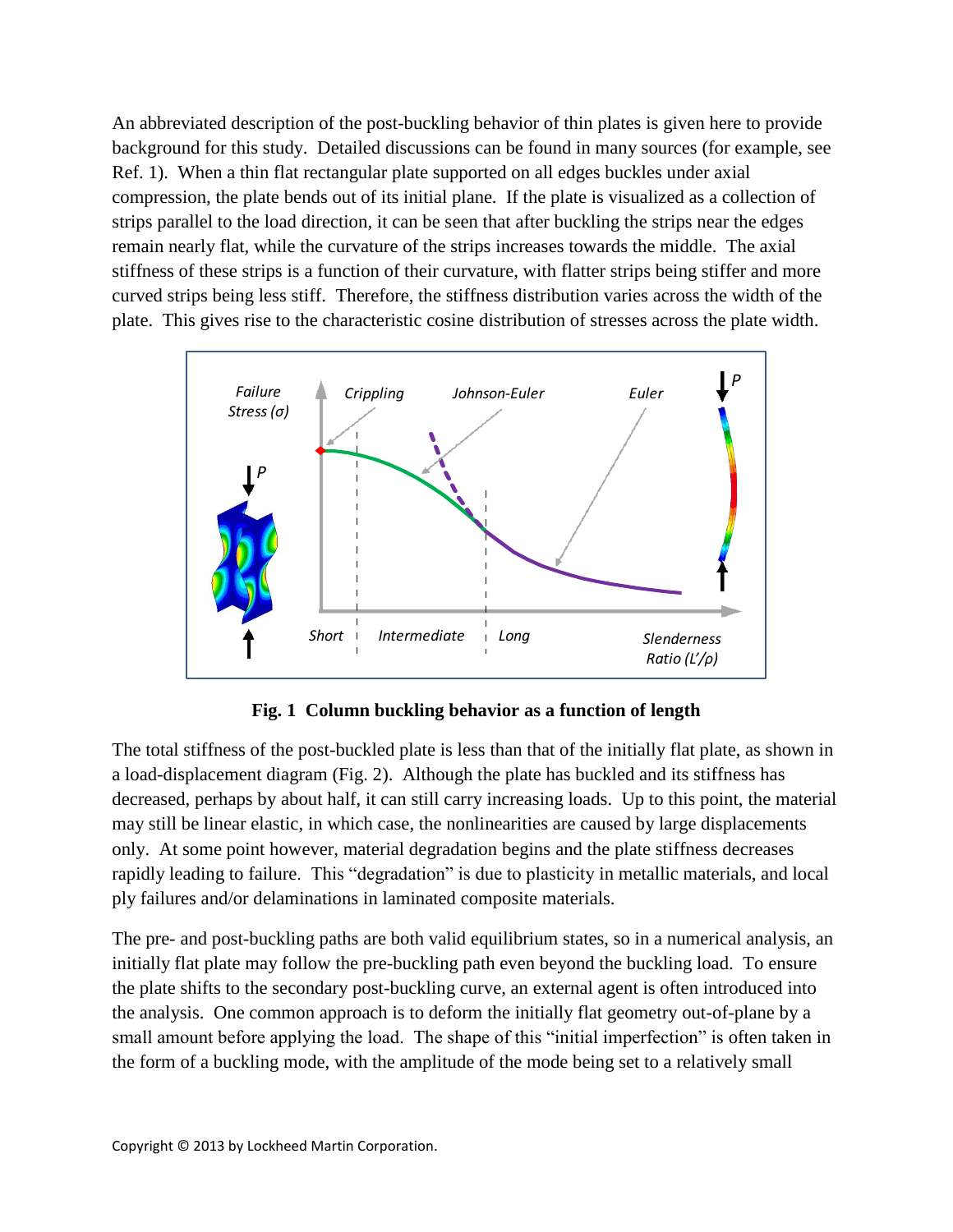value, perhaps 0.1 to 0.5 times the plate thickness. This geometric imperfection can be viewed as representing unavoidable small deviations from flatness of a real plate.

Due to the geometric and material nonlinearities involved in crippling failures, empirical methods are usually used in the design of aircraft structures. Methodology for crippling of metals was developed in the 1930s and is well documented in NACA-TN-3784 (Ref. 2). An analogous approach for composites was developed in the 1970s and is documented in MIL-HDBK-17 (Ref. 3). Refer to these documents for details on the available empirical crippling prediction methodologies.



**Fig. 2 Typical load-displacement behavior of a thin plate**

## **Approach**

The purpose of this study was to assess the applicability of the Progressive Failure Analysis feature of MSC Nastran SOL 400 to crippling analysis of thin-walled composite sections. For expediency, the geometry and material used in this study were selected to match those of Ref. 4, so that the analysis results could be compared to the test data of that paper. Although Ref. 4 considered various cross sections, only one was considered here: an I-section with the dimensions shown in Fig. 3a. As typical for crippling tests, the member lengths were short enough to avoid column buckling and ensure local buckling modes were critical. Also, the flange width is large relative to the web height so that local buckling of the flange is expected to occur first. Four different lengths were analyzed (4, 6, 8, and 12 inches) but test data was only available in Ref. 4 for two of the lengths (4 and 8 inches).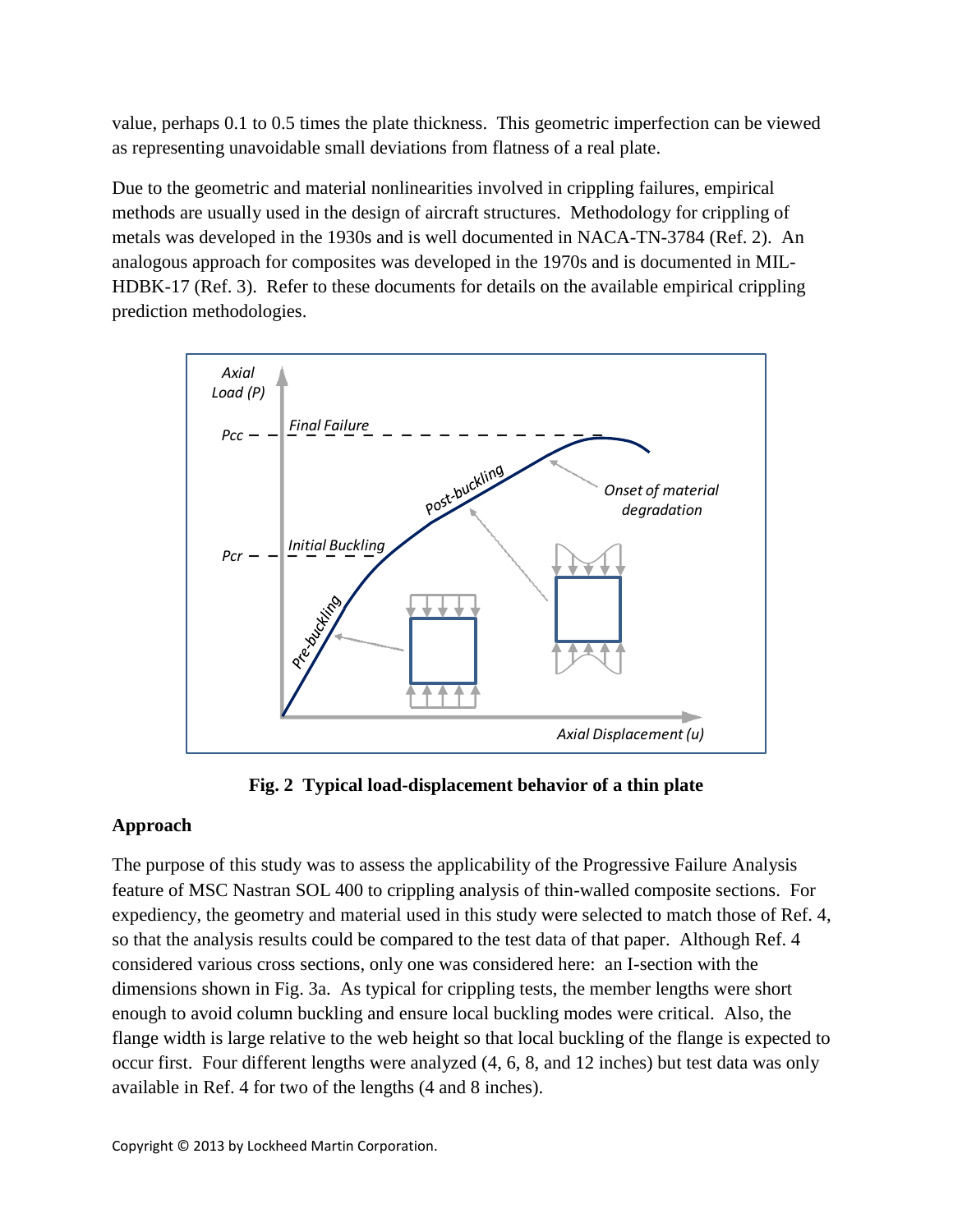The four finite element models were constructed entirely from 0.125" square CQUAD4 elements, giving 10 elements across the web and 6 elements across each flange, with the number of elements along the length proportional to the member length. The 4 inch model had a total of 1088 elements and the 12 inch model had 3264 elements (see Fig. 4). This level of detail was deemed sufficient to capture the local buckling modes as well as being consistent with the goal of making a quick preliminary assessment of the Progressive Failure Analysis capability.



**Fig. 3 Member cross-section. (a) Dimensions, (b) Test specimen laminate detail (thickness exaggerated), (c) Finite element discretization (not all nodes shown)**

No attempt was made to represent the details of the web to flange intersection. In the test specimens, the web laminate splits into two halves which bend outwards to form half of the flange thickness, as shown in Fig. 3b. In Ref. 4, the intersection radius was varied and found to have a large effect on the results, probably because it affects the width of the outstanding flange as well as affecting the amount of unidirectional filler material present. The finite element model does not represent these corner details (Fig. 3c). This omission was considered acceptable for performing a quick assessment of the SOL 400 PFA capability, with the understanding that future work may be required to fully capture such additional features in the model.



**Fig. 4 Finite Element Models**

Copyright © 2013 by Lockheed Martin Corporation.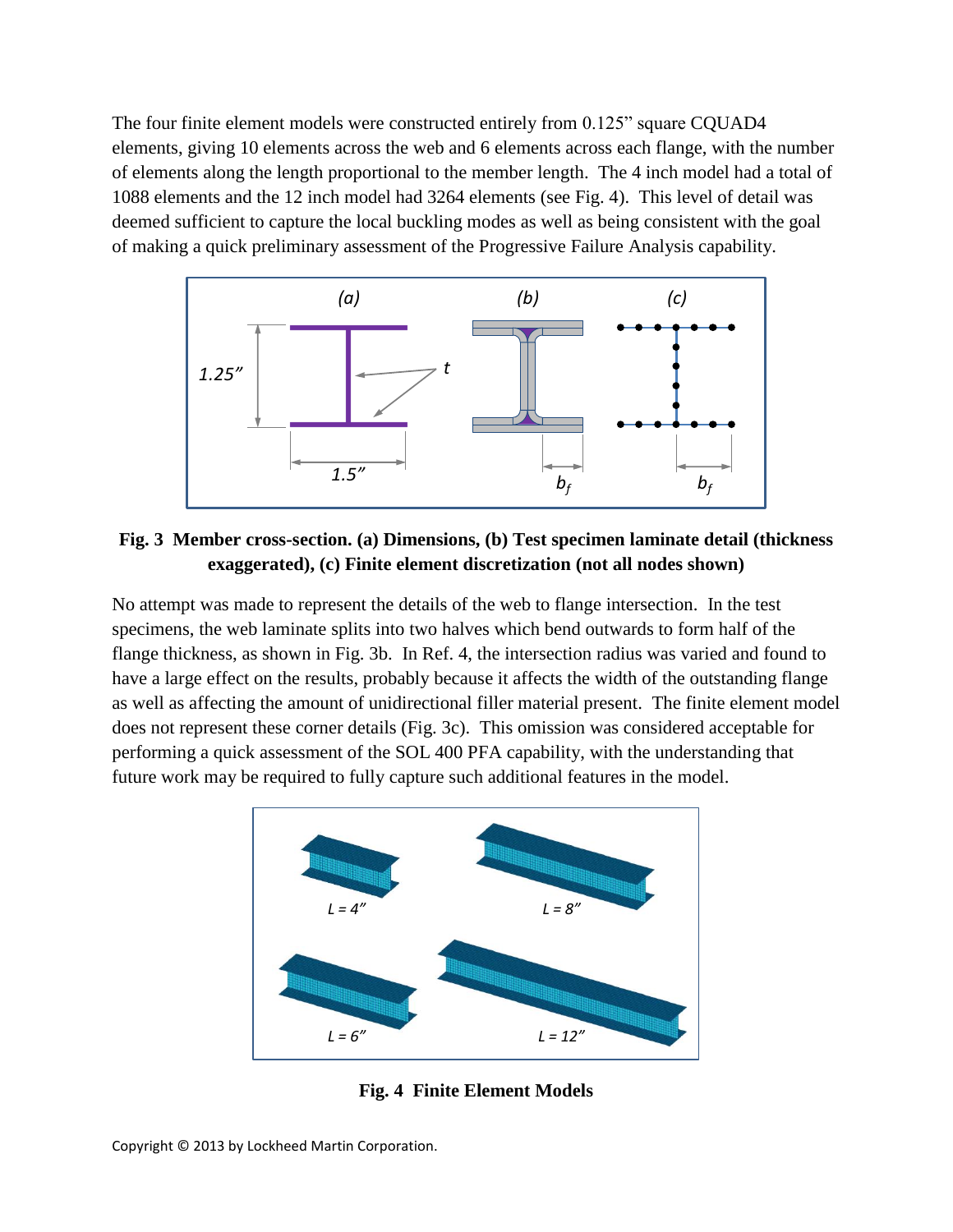Following Ref. 4, the material used was graphite/epoxy AS4/3502 unidirectional tape with the properties listed in Table 1. The ply material properties were defined in Nastran using a MAT8 card, and the laminate layups were defined using a PCOMP card. The ply material strength values for use in the maximum stress failure criterion are listed in Table 2 and were defined using a MATF card, which is unique to the SOL 400 PFA capability. Three balanced and symmetric laminate layups were used: an 8 ply quasi-isotropic (designated L8), a 16 ply quasiisotropic (L16A), and a 16 ply orthotropic (L16B), which are listed along with their effective elastic constants in Table 3. The 16 ply "orthotropic" laminate has more zero degree plies than the corresponding quasi laminate.

**Table 1. AS4/3502 Graphite/Epoxy Unidirectional Tape Elastic Constants**

|     | E2                                                                  | nu12 | G12 | G1Z | G <sub>2</sub> Z | tply |
|-----|---------------------------------------------------------------------|------|-----|-----|------------------|------|
| psi | psi                                                                 |      | DSI | psi | <b>DSI</b>       |      |
|     | 1.85E+07   1.64E+06   0.30   8.70E+05   8.70E+05   5.80E+05   0.005 |      |     |     |                  |      |

**Table 2. AS4/3502 Graphite/Epoxy Strength Values**

| S11T | <b>S11C</b>                                                           | <b>S22T</b> |     |       | S22C   S33T   S33C   S12 |     | <b>S23</b> | <b>S31</b> |
|------|-----------------------------------------------------------------------|-------------|-----|-------|--------------------------|-----|------------|------------|
| psi  | psi                                                                   | psi         | psi | psi \ | psi                      | psi | psi        | psi        |
|      | 210000   210000   7540   29900   7540   29900   13500   13500   13500 |             |     |       |                          |     |            |            |

**Table 3. Laminate Layup Definitions and Effective Elastic Constants**

| ID          |                          | Ex           | Ey           |      | Gxy      | tlam  |
|-------------|--------------------------|--------------|--------------|------|----------|-------|
|             | Layup                    | psi          | psi          | nuxy | DSI      | in    |
| L8          | $[45/-45/0/90]$          | $7.42E + 06$ | 7.42E+06     | 0.30 | 2.85E+06 | 0.040 |
| <b>L16A</b> | $[45/-45/0/90]_{25}$     | 7.42E+06     | $7.42E + 06$ | 0.30 | 2.85E+06 | 0.080 |
| L16B        | $[45/-45/-45/45/90/03]s$ | $9.28E + 06$ | $5.45E + 06$ | 0.41 | 2.85E+06 | 0.080 |

As typical for crippling tests, the ends of the test specimens were embedded in a 1 inch deep cylinder of solid aluminum-epoxy potting compound enclosed in a circular aluminum ring. This ensures uniform introduction of the compression load, and helps prevent brooming failures of the ends. The axial displacements and all rotations were restrained at each end of the models (Fig. 5). The ends were left free to expand laterally, as it was desired to avoid local stress concentrations there. Enforced axial displacements are applied at one end, and the resulting reaction force at the other end corresponds to the applied load.

A linear eigenvalue analysis using Nastran SOL 105 was performed to compute the initial buckling loads and mode shapes of each model. The first 5 modes were obtained, and each mode shape was visually inspected in MSC Patran to ensure that valid local buckling modes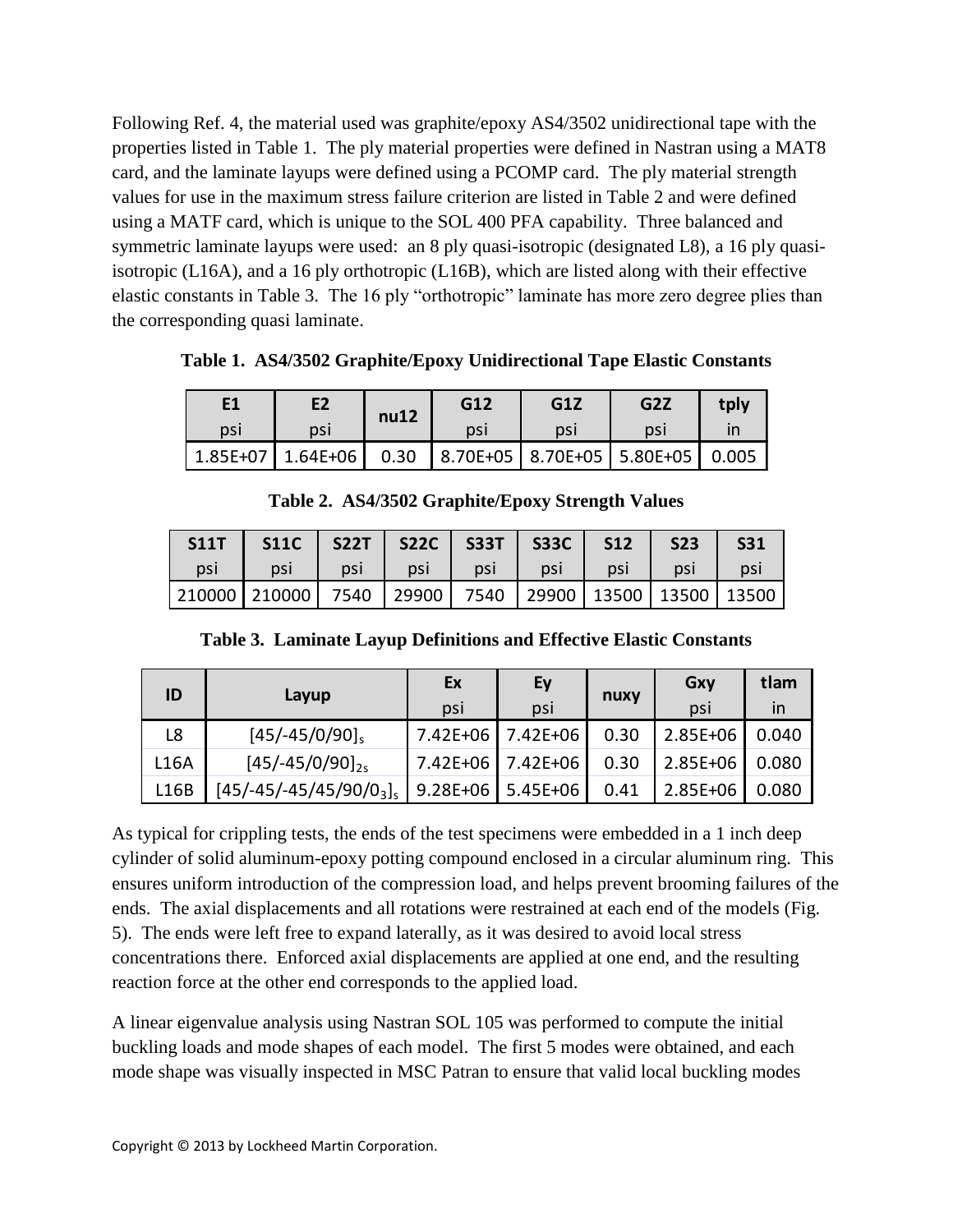occurred. The magnitude and location of the maximum out-of-plane flange displacement was noted for later use in defining the initial geometric imperfections, as discussed next.



**Fig. 5 Finite Element Model Boundary Conditions**

To ensure that the cross section web and flange plates follow the post-buckling path rather than remain flat, the initial geometry of the mesh was slightly deformed. The shape of the imperfection was defined using a selected buckling mode shape, which was scaled so that the maximum deformation was equal to a desired small value (see Fig. 6). For most of the analyses, the first buckling mode was used as the imperfection shape and the amplitude was set to 0.02 inches, which was one-half of the thickness of the 8 ply laminate. For comparison, several runs were made using other imperfection magnitudes and a few were made using the second buckling mode as the imperfection shape. The Patran "Results/Results/Combine" utility was used to offset the original nodes to the slightly deformed configuration.



**Fig. 6 Definition of Initial Geometric Imperfection**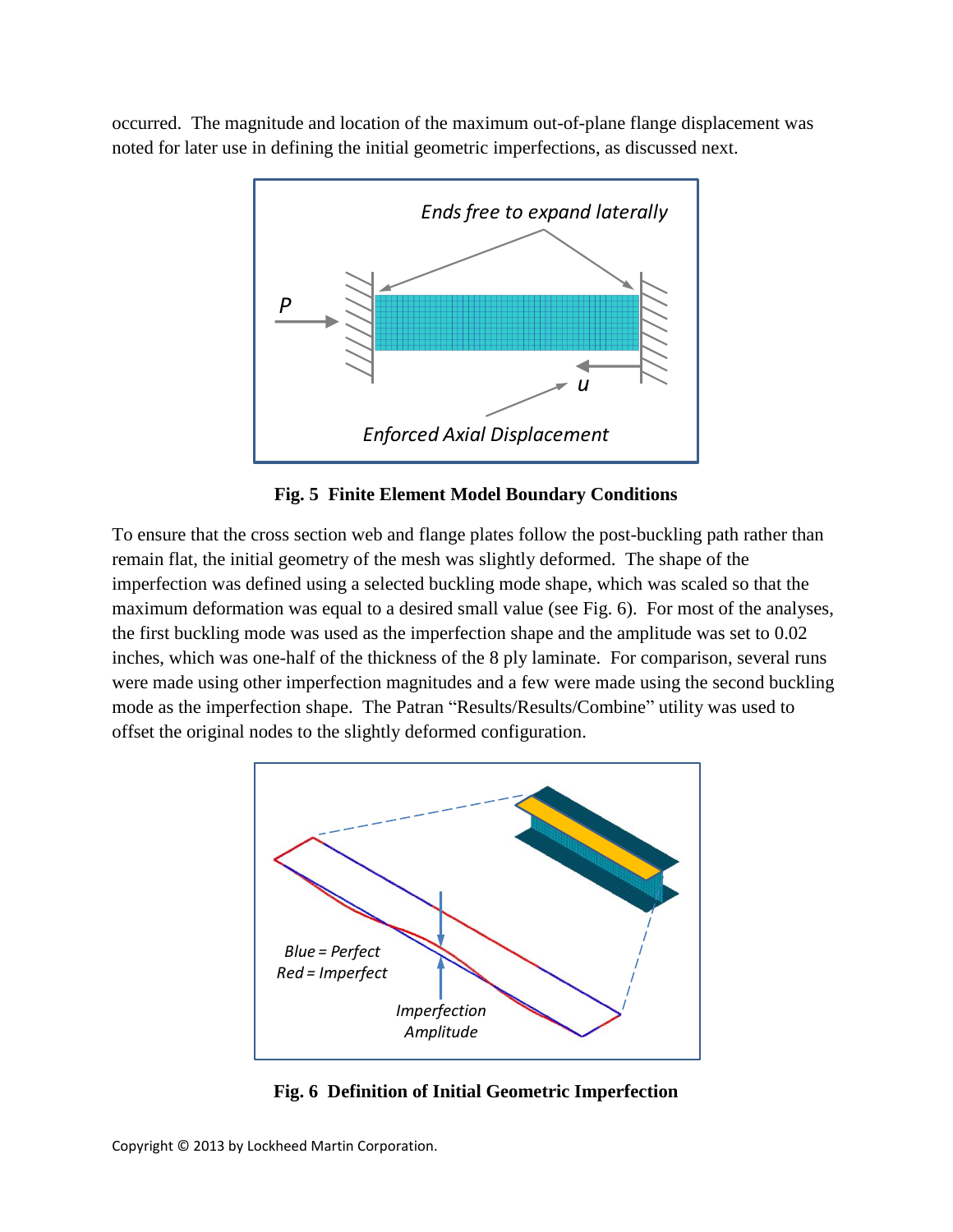Using the slightly deformed geometry as the starting point, nonlinear analysis was performed using Nastran SOL 400, including large displacements and composite material failure using Progressive Failure Analysis. The LGDISP parameter was used to activate large displacements, and a MATF card was used to define the material failure parameters. Default values were used for most of the other nonlinear analysis parameters, such as those controlling load stepping, stiffness updates, and convergence tolerances.

The PFA methodology offers several options for composite material failure criteria, including maximum stress, maximum strain, Hill, Hoffman, Tsai-Wu, Hashin, and Puck (see the Nastran Quick Reference Guide, Ref. 5). Some criteria require parameters which may not be readily available for a given material. The maximum stress criterion was used exclusively in this study, using the ply strength values listed in Table 2 (Ref. 4). This criterion was selected because the required strength parameters were readily available, and not necessarily because it was thought to be the most accurate option.

In the PFA methodology, once initial damage is identified by the selected failure criterion, the ply stiffnesses are degraded according to the type of failure found. The rate of degradation can be selected as immediate or gradual, and all results reported here used the gradual option. The degraded material properties are used to re-compute the element stiffnesses, and the load stepping then continues. The stiffness changes due to local damage cause load re-distribution between different parts of the member. When enough elements have failed locally, the global stiffness of the member starts to decrease. Final failure occurs when the stiffness drops to zero and the member cannot carry additional load.

### **Buckling Analysis**

The initial buckling loads computed by SOL 105 for the 4 lengths and 3 laminates are listed in Table 4. Every mode shape was examined visually in Patran, and in all cases the initial buckling mode was a local mode, as indicated by the web-flange intersections remaining straight while the webs and flanges buckled. The largest buckles were in the flanges, as expected due to the ratio of flange height to web width defined for the cross-section. The initial buckling modes for the 4 lengths of the 8 ply quasi-isotropic sections are shown in Fig. 7.

|                | <b>Buckling Loads (lb)</b> |             |            |             |            |             |  |  |  |
|----------------|----------------------------|-------------|------------|-------------|------------|-------------|--|--|--|
| Length<br>(in) | Layup L8                   |             |            | Layup L16A  | Layup L16B |             |  |  |  |
|                | <b>FEA</b>                 | <b>Test</b> | <b>FEA</b> | <b>Test</b> | <b>FEA</b> | <b>Test</b> |  |  |  |
| 4              | 2946                       | 5290        | 20960      | 26710       | 22076      | 30290       |  |  |  |
| 6              | 2774                       | N/A         | 19679      | N/A         | 21200      | N/A         |  |  |  |
| 8              | 2706                       | 5290        | 19170      | 26570       | 20871      | 28190       |  |  |  |
| 12             | 2652                       | N/A         | 18777      | N/A         | 20625      | N/A         |  |  |  |

**Table 4. Initial Buckling Loads (Test data from Ref.4, with corner radius = 0.125")**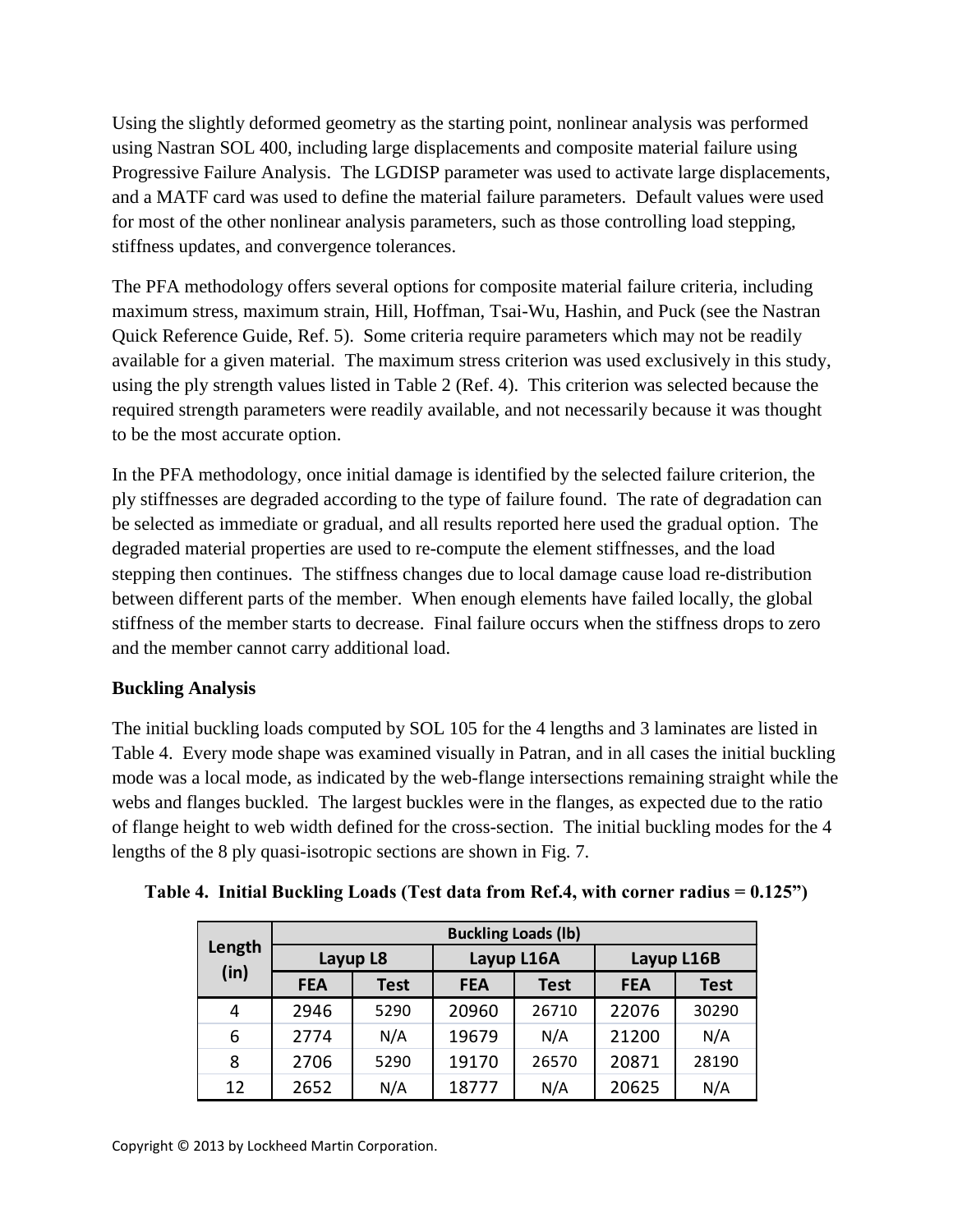The corresponding test buckling loads from Ref. 4 are also listed in Table 4. These test specimens had a corner radius of 0.125". The FEA buckling loads are significantly (22%-49%) lower than the test values. Several points can be made about this difference. First, the finite element models do not represent the web-flange intersection in any detail. As seen in Fig. 3b, the presence of the corner radius means that the effective width of the flange is less than it is in the FEM. Therefore, the flange buckling load should be higher, and a larger radius should correspond to a higher buckling load, which is what the test data shows. Second, the transition from pre- to post-buckling paths is gradual, and it can be difficult to determine precisely the buckling point from a test. Ref. 6 discusses several methods for determining buckling loads from tests, but Ref. 4 does not explain in detail how buckling loads were determined so it is difficult to make a fair comparison. Finally, buckling does not constitute failure for these specimens, so the magnitude of the buckling loads is of less importance than the failure loads, which are the primary concern of this study. Therefore, no additional effort was made to explain these differences.



**Fig. 7 Initial buckling modes, 8 ply quasi-isotropic laminate**

#### **Nonlinear Analysis**

A load-displacement diagram was constructed for each nonlinear run. Fig. 8 shows the diagram for the 4 inch specimen with the 8 ply quasi-isotropic laminate. The initial imperfection in this case had the shape of the first buckling mode, with an amplitude of 0.01 inch (corresponding to ¼ the flange thickness). The curve shows the expected characteristics discussed in regards to Fig. 2. The initial slope corresponds to the member axial stiffness given by AE/L. Near the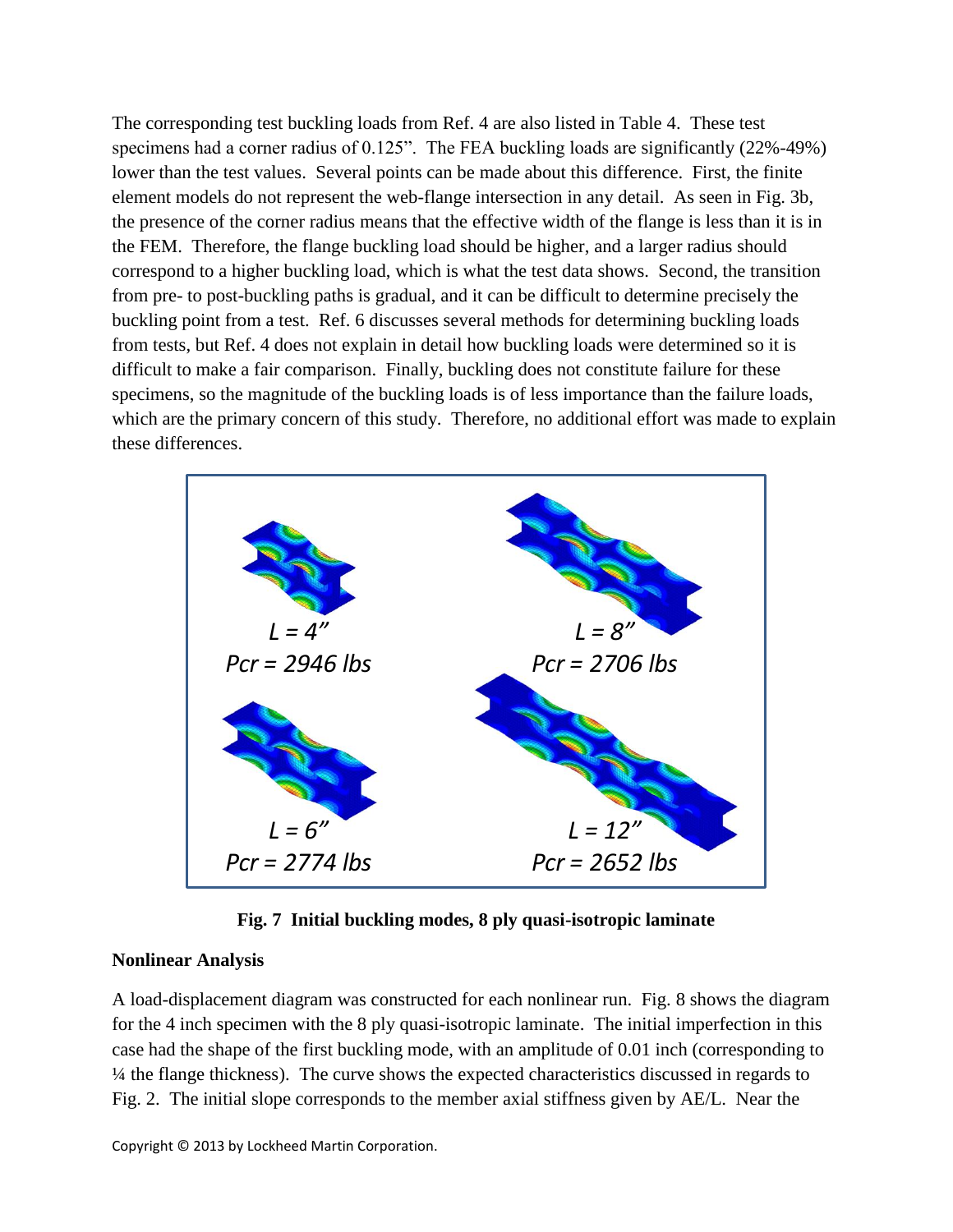buckling load of 2946 lbs, the curve smoothly bends to a secondary linear part with a slope of about  $\frac{1}{2}$  the initial slope. Although not apparent from the diagram, there is no material damage until a load of 6046 lbs is reached, which is about 2 times the buckling load. Although local damage continues to increase with load, it does not noticeably affect the global stiffness until about 7500 lbs. After that, the stiffness decreases rapidly until the maximum load of 8351 lbs is reached, which is 2.8 times the initial buckling load and 1.4 times the initial damage load. Without the PFA capability, the initial damage load of 6046 lbs would probably have been deemed the "failure" load of the part if initial buckling had been allowed.



**Fig. 8 Load-displacement curve for 4 inch specimen, 8 ply quasi-isotropic laminate**

The effect of different imperfection magnitudes was also considered. Fig. 9 shows the case of the 4 inch specimen with the 8-ply laminate. Both the first and second buckling modes were considered as the imperfection shape, and the amplitude was varied from 0.004" (1/10 the flange thickness) to 0.04" (equal to the flange thickness). It is seen that increasing imperfection amplitudes tend to smooth out the transition between the pre- and post-buckling slopes. For small values of the imperfection magnitude, the crippling loads did not vary greatly (see inset table in Fig. 9). It is reasonable to expect the occurrence of small imperfections in practice, perhaps on the order of 1/10 the flange thickness, but values near the flange thickness are not very likely. For imperfections up to ¼ the flange thickness, the crippling load varied by less than 1%, whether the imperfection shape was the first or second buckling mode.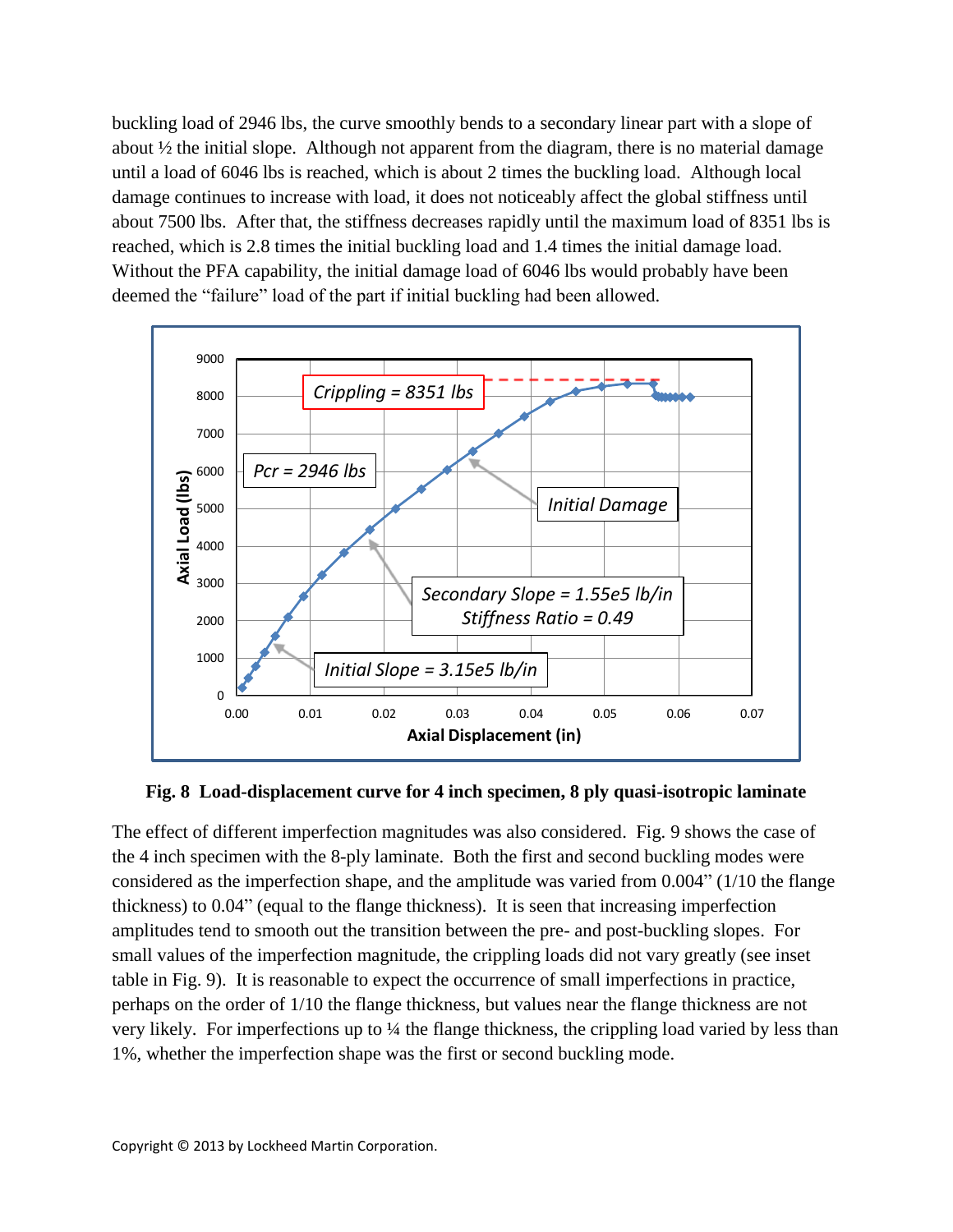

**Fig. 9 Effect of different imperfection magnitudes**

Damage locations and the growth of damage with load are shown in Fig. 10 for the case of the 6 inch member with the 8 ply quasi-isotropic laminate. At the buckling load, there is no material damage anywhere in the member. The first damage occurs at a load level of 5591 lbs (2 times the buckling load). The SOL 400 damage parameter indicates the reduction in stiffness of an element computed by the PFA algorithm. A damage value of 0.0 corresponds to no damage (100% stiffness) while a value of 1.0 corresponds to 100% damage (zero stiffness). In this case, the damage occurs in the outer plies on the crest of the largest buckle wave, where overall axial compression combines with compression due to local bending. Damage occurs at one element initially, but as the load increases, the damage increases in the damaged elements as well as spreading to other elements. Also shown in Fig. 10 is an intermediate load level, as well as at the maximum load of 8018 lbs. Even at the maximum load, no element has reached 100% damage (element stiffness reduced to zero). Rather, it is the spatial extent of the damage that causes the overall stiffness of the member to decrease, resulting in failure.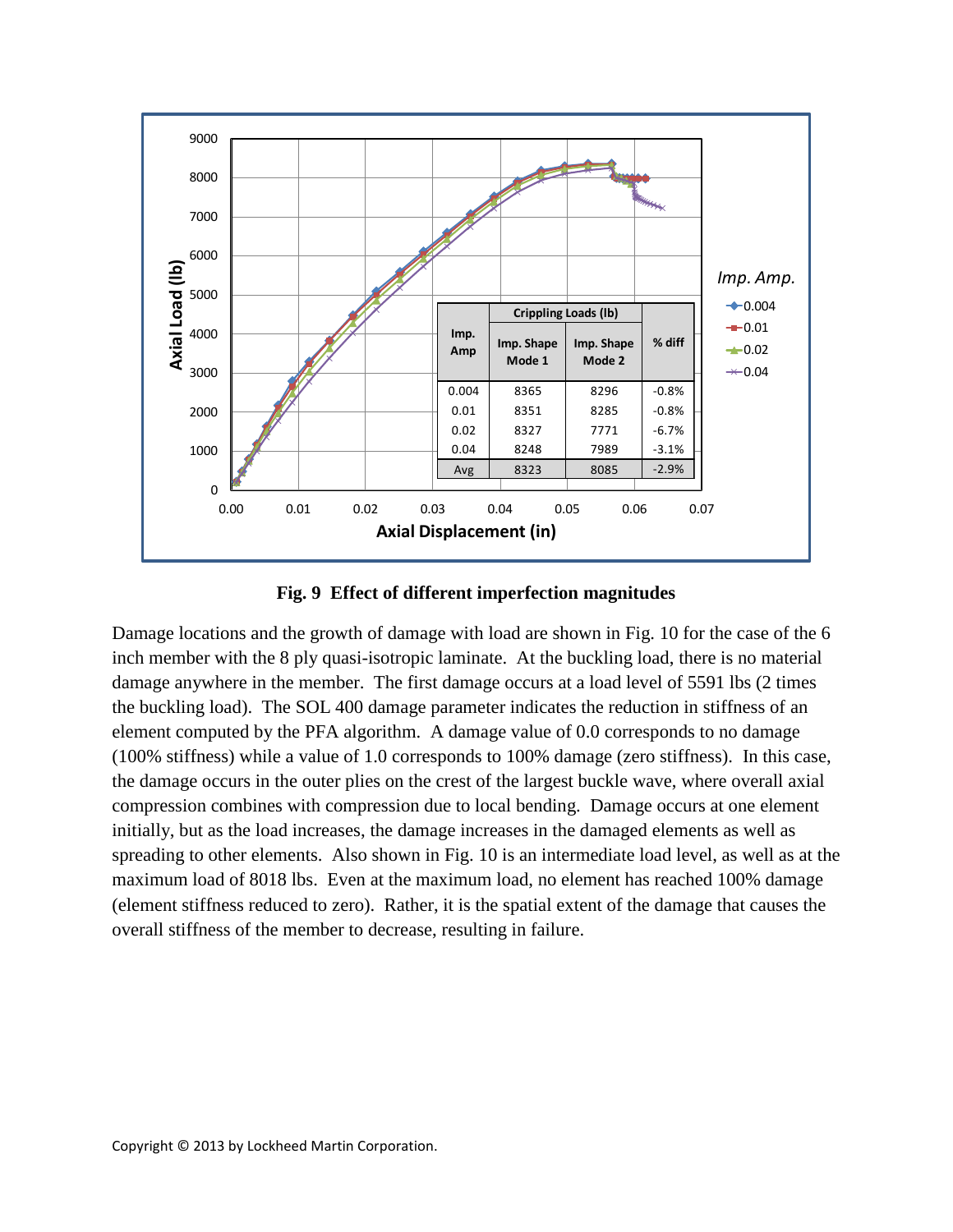![](_page_10_Figure_0.jpeg)

**Fig. 10 Growth of damage with increasing load**

### **Comparisons**

The crippling loads obtained using SOL 400 are compared to the corresponding test data from Ref. 4 in Figs. 11a-c. The 8 ply quasi-isotropic laminate is shown in Fig. 11a, the 16 ply quasi laminate in Fig. 11b, and the 16 ply orthotropic laminate in Fig. 11c. The SOL 400 predictions range from 12.2% low to 4.5% high compared to the test data, which is considered a good comparison. In 5 out of the 6 cases, the test specimens failed at loads higher than predicted by SOL 400, which is the preferable direction.

The SOL 400 crippling loads are compared to design allowables obtained using the methodology of MIL-HDBK-17 (Ref. 3) in Fig 12a-c. The 8 ply quasi-isotropic laminate is shown in Fig. 12a, the 16 ply quasi laminate in Fig. 12b, and the 16 ply orthotropic laminate in Fig. 12c. The length range shown in these curves (4-12 inches) is in the very short column range, so the MIL-17 allowable curve is very flat. For the 8 ply quasi laminate (Fig. 12a) the SOL 400 results are close to the MIL-17 allowable curve. For the 16 ply laminates (Fig. 12b-c), the MIL-17 curve is about 20-30% lower than the SOL 400 predictions. Since the test data is generally greater than the FEA predictions, the MIL-17 allowables are seen to be conservative with respect to both test and FEA values for these laminates, which is appropriate for a design method. It was not immediately apparent why the 8-ply laminate was close and the 16-ply laminate was reasonably conservative.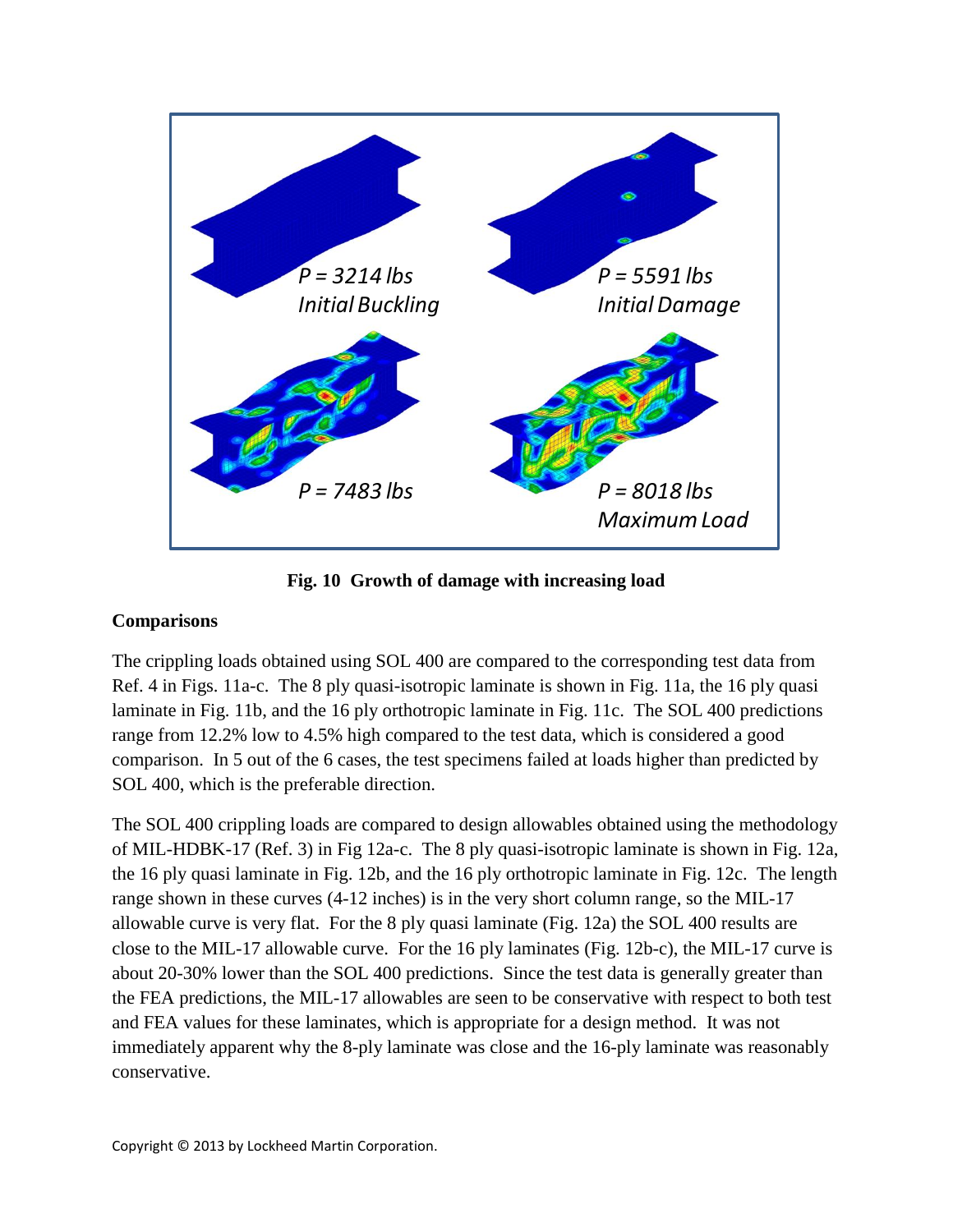![](_page_11_Figure_0.jpeg)

**Fig. 11 (a) Comparison with Test Data (L8 Quasi-Isotropic Layup)**

![](_page_11_Figure_2.jpeg)

**Fig. 11 (b) Comparison with Test Data (L16A Quasi-Isotropic Layup)**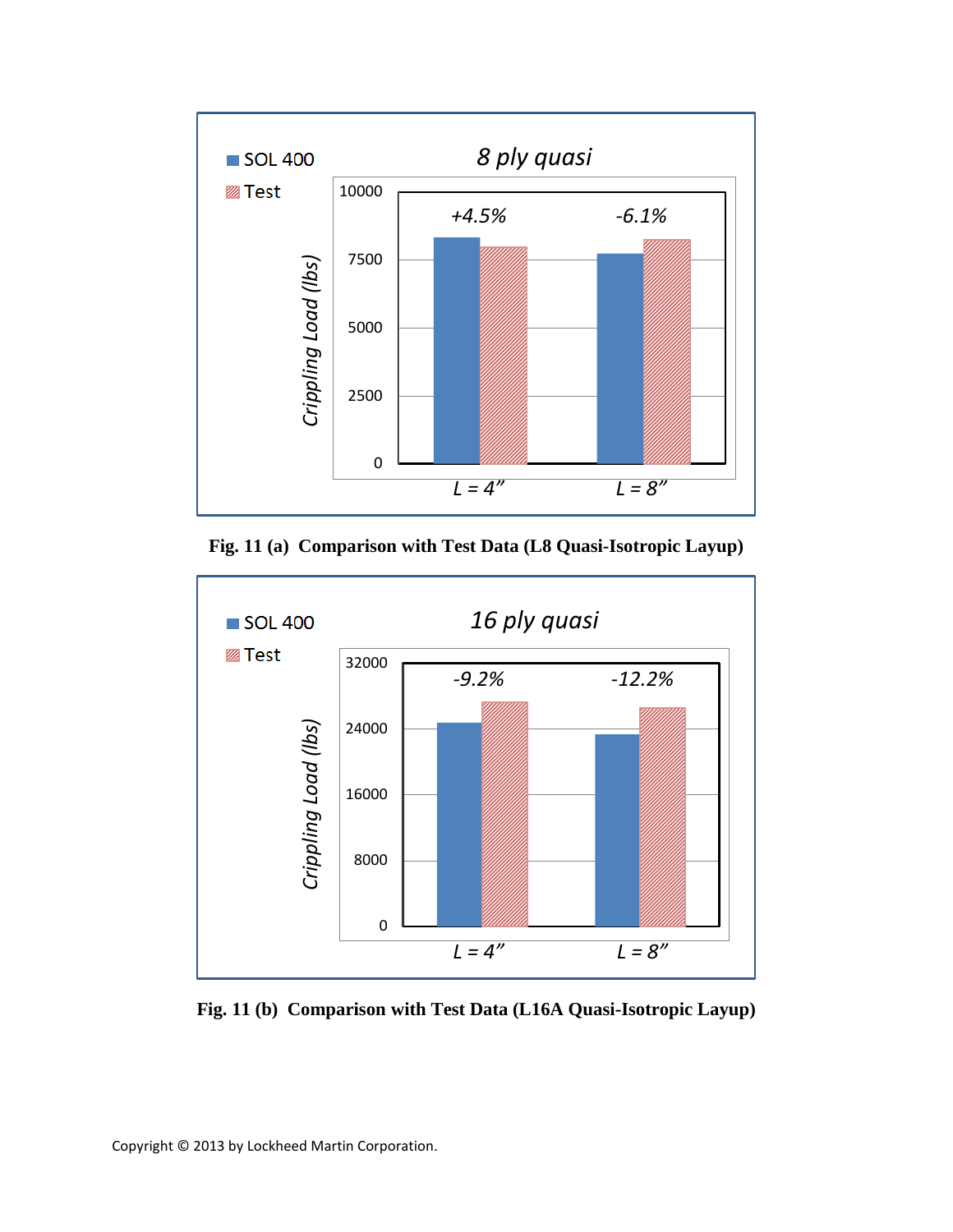![](_page_12_Figure_0.jpeg)

**Fig. 11 (c) Comparison with Test Data (L16B Orthotropic Layup)**

![](_page_12_Figure_2.jpeg)

**Fig. 12 (a) Comparison with MIL-HDBK-17 (L8 Quasi-Isotropic Layup)**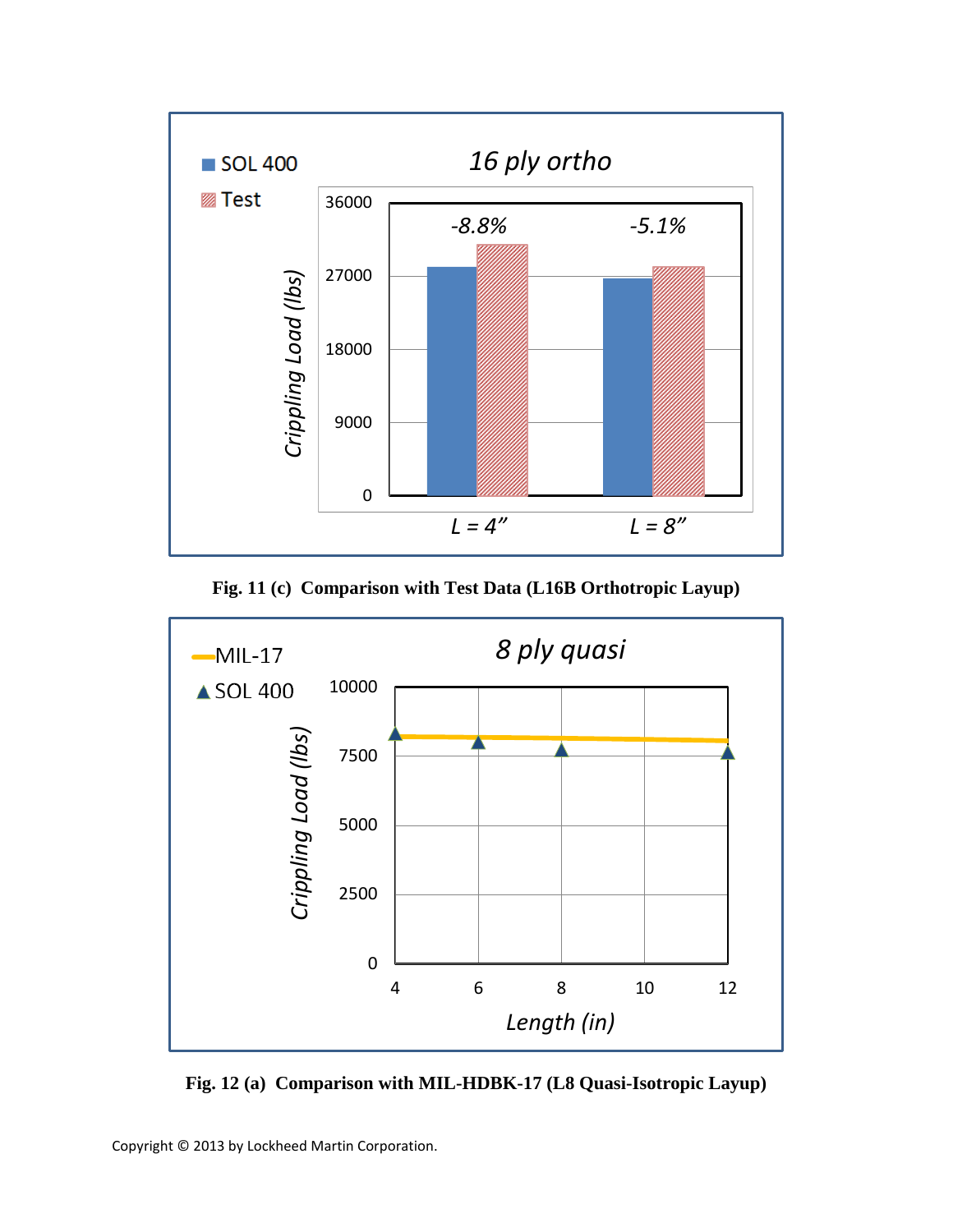![](_page_13_Figure_0.jpeg)

**Fig. 12 (b) Comparison with MIL-HDBK-17 (L16A Quasi-Isotropic Layup)**

![](_page_13_Figure_2.jpeg)

**Fig. 12 (c) Comparison with MIL-HDBK-17 (L16B Orthotropic Layup)**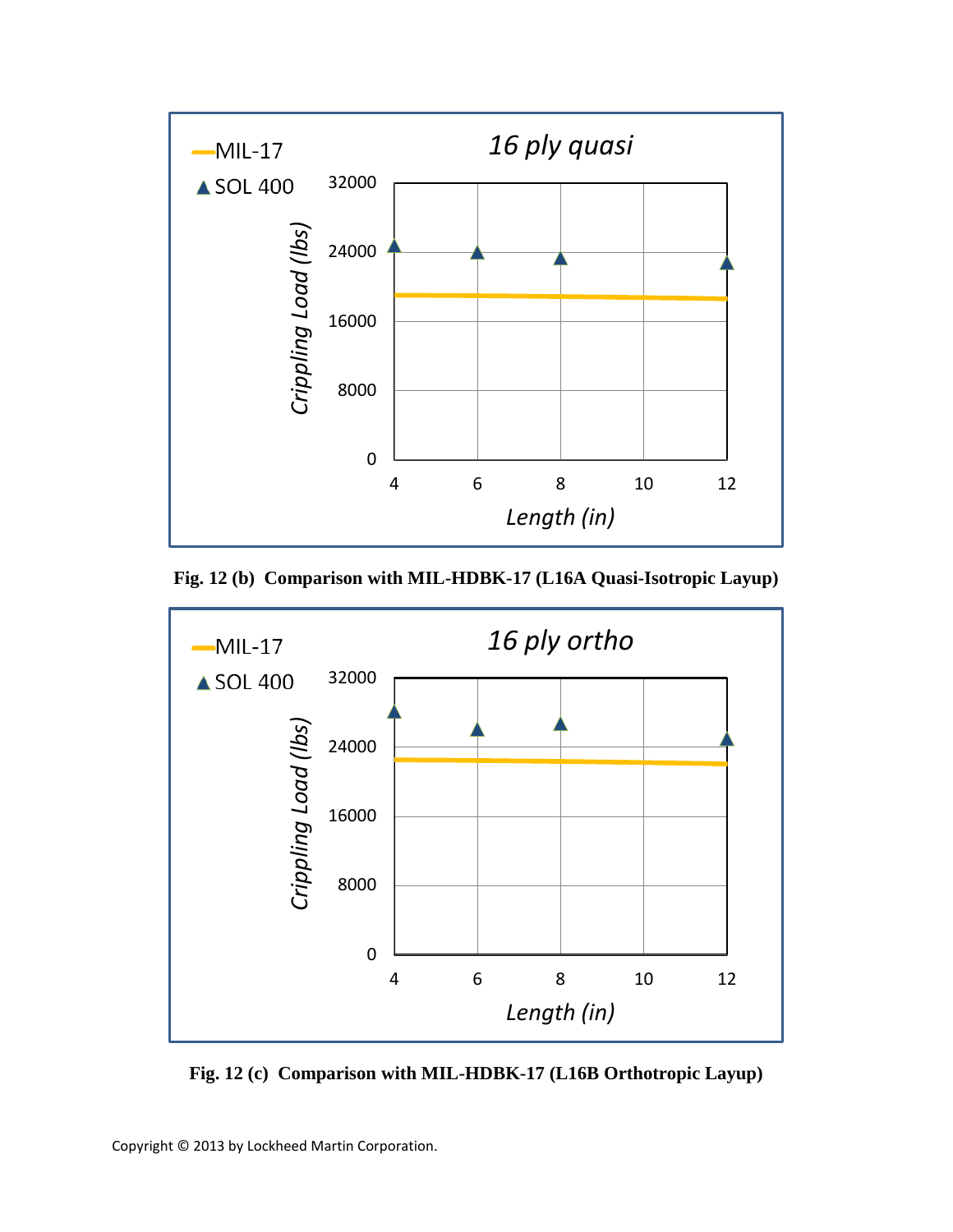## **Conclusions**

The nonlinear load-displacement curves obtained using SOL 400 with PFA followed the expected trends, and the predicted crippling loads agreed fairly well with available test data (+4.5% to -12.2%). The initial buckling loads obtained using SOL 105 were significantly lower than test (-22% to -49%). These differences may be due to deficiencies in the model or difficulties in determining initial buckling from a test and although not pursued here are worth further investigation.

The MIL-HDBK-17 derived crippling allowables are close to FEA predictions for the 8-ply laminates, but are about 20-30% low for the 16-ply laminates. As a design methodology, rather than a prediction tool, it is appropriate that the MIL-17 values are conservative with respect to both test and FEA, but it was not discovered why there was a difference between the 8-ply and 16-ply laminates in this regard.

Here, we only used buckling and crippling loads from Ref. 4 for comparison, which also used an older material type. For more complete verification, additional specimens should be built and tested using fully characterized current materials, and complete data collected during the tests, including number of buckling waves, load-displacement curves, strain distributions, and failure modes. This would allow more detailed comparisons to be made with the FEA results, help identify and explain discrepancies, and would increase confidence in the methodology.

The PFA capability of MSC Nastran SOL 400 is a promising tool to predict final failure, rather than just initial failures, of laminated composite structures. It was shown in this paper that in certain cases, final global failure can occur at loads well above initial local failure (e.g. 8351 vs. 6046 lbs, Fig. 8). Therefore, SOL 400 PFA offers the potential to more fully utilize the capabilities of composite materials.

### **Acknowledgements**

Thanks to William Zivich, IRAD Principal Investigator for funding this study, John Scarcello (Manager) and Eric Horton (Senior Manager) for supporting attendance at the 2013 MSC Users Conference, and Hanson Chang and James Filon of MSC for providing sample input files and assistance in performing the analyses.

### **References**

- 1. Bulson, P.S., *The Stability of Flat Plates*, Elsevier, 1969
- 2. Gerard, G., *Handbook of Structural Stability, Part IV, Failure of Plates and Composite Elements*, Technical Note 3784, National Advisory Committee for Aeronautics, 1957
- 3. *Composite Materials Handbook*, MIL-HDBK-17F, Volume 3, Polymer Matrix Composite Materials Usage Design and Analysis, Department of Defense, 2002